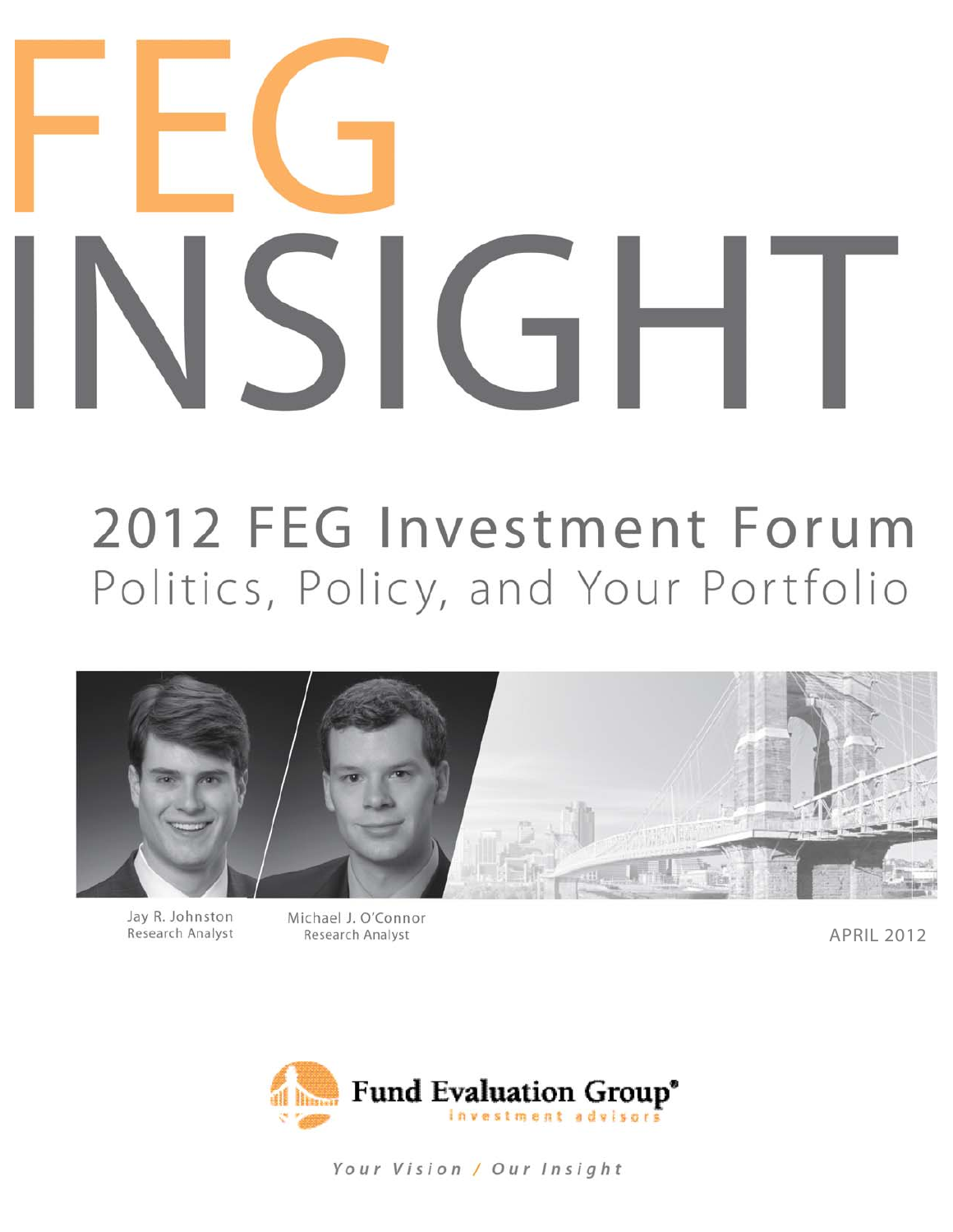### 2012 FEG Investment Forum: Politics, Policy, and Your Portfolio  $/$

Fund Evaluation Group, LLC (FEG) held the fourth annual FEG Investment Forum the week of March 26 in downtown Cincinnati at the National Underground Railroad Freedom Center and Westin hotel. FEG was fortunate to have 6 excellent speakers offer their perspectives on the elections, political policy, and portfolio strategy and management in the current market landscape. Over 400 guests attended this year and listened to a lineup of prominent guest speakers and FEG investment professionals, as well as attended various breakout sessions throughout the forum.

Following the monumental success of last year's forum review published in the April 2011 *Research Review*, we again provide a summary of the events at the 2012 FEG Investment Forum. While the following synopses may not reflect the entirety of each session, they attempt to highlight each speaker's primary thoughts and points.

We recognize our speakers may have discussed controversial issues, but we believe these issues merit conversation due to their potential market impact. FEG does not support any political party or candidate.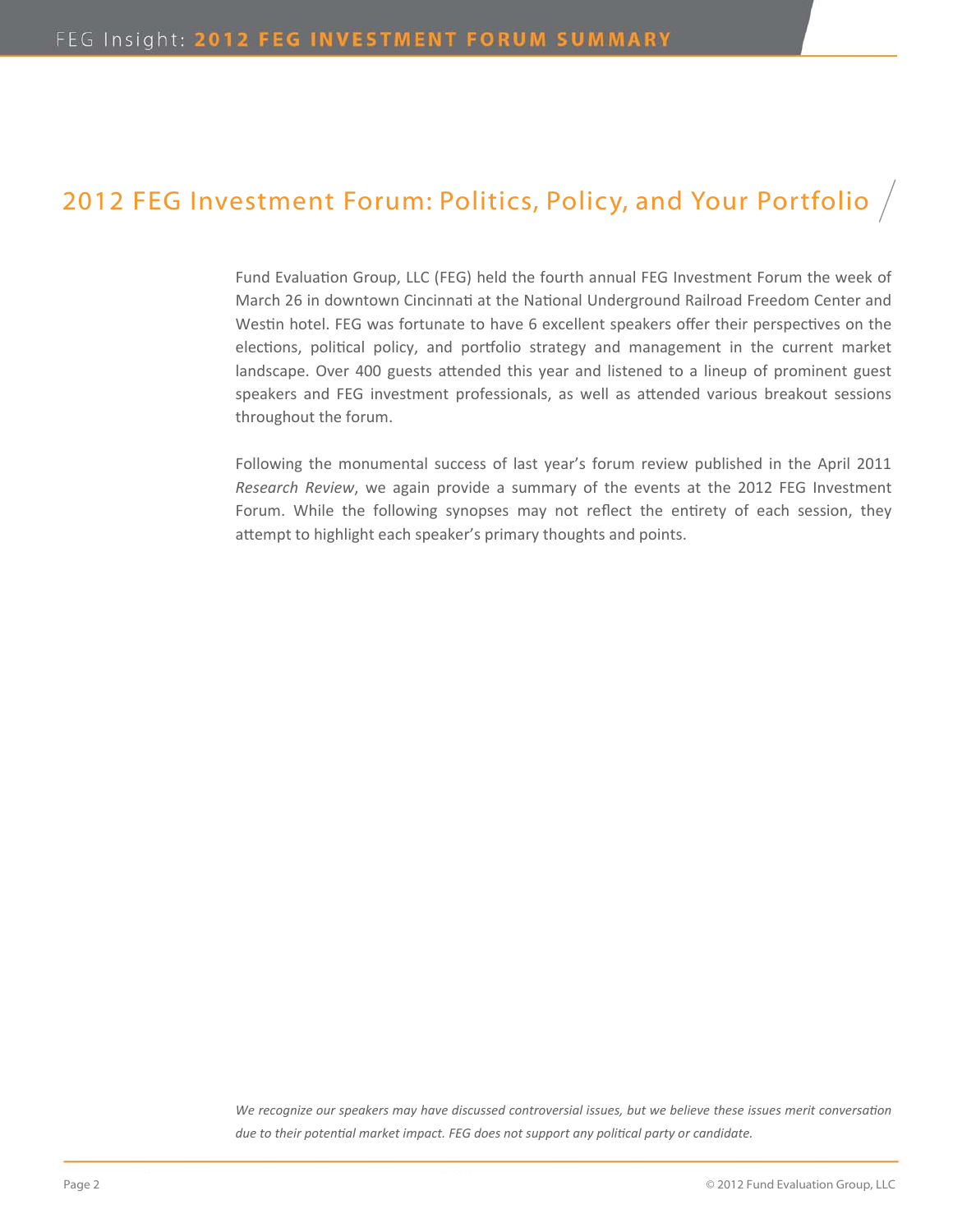**Eric Mindich**  $\int$  Discussed Global Investment Opportunities, the Impact of Politics and Regulations, and the Role of Hedge Funds



**MINDICH** CEO / Eton Park Capital Management

Eric Mindich, Chief Executive Officer of Eton Park Capital Management, spoke Wednesday morning at the Westin hotel. Mr. Mindich compared and contrasted last year's market environment to this year's and shared his views on various global price dislocations and resulting investment opportunities. A main focal point of Mr. Mindich's presentation was the ongoing turmoil in the euro zone. Europe as a whole shows signs of strain, most recently in Ireland and the Netherlands, where the political environment is unstable. The capital from the Long Term Refinancing Operations (LTRO) programs, which were enacted to help combat credit contraction in the region, is moving into the sovereign bond market as opposed to the real economy, limiting the programs' success.

Investors should focus on four key themes taking place in Europe:

- 1. the health of the banks,
- 2. monetary policy,
- 3. fiscal austerity, and
- 4. structural reform.

Mr. Mindich believes that Greece's departure from the euro zone can in fact happen, albeit not anytime soon, and that particular contingency could prove problematic for global financial stability.

Mr. Mindich posited that risks are not limited to the crises in Europe. The latent money that remains in the financial system as a byproduct of global central banks' efforts to fend off recessionary and deflationary pressures has the potential to be challenging for governments to re‐absorb. Mr. Mindich expects Federal Reserve Chairman Ben Bernanke "to keep his foot on the gas pedal as long as possible" to combat deflation, which could result in heightened inflation, should a pick-up in the economy occur. Mr. Mindich also believes that the U.S. economy needs further stimulus in the short-term while the government should endorse fiscal austerity programs in the intermediate‐to‐long term.

Mr. Mindich shared his views on politics and the regulatory environment and in particular what an increase in financial regulation means for hedge funds. Eton Park is of the mindset that the direction of increased regulation is positive for both hedge funds and hedge fund clients. An increase in global regulation and compliance should increase financial transparency for clients while also creating unique investment opportunities for hedge funds.

On the political front, youth unemployment remains a serious issue for many developed countries, particularly the U.S., and this has the potential to result in severe negative social consequences. Younger workers are being forced to move back in with their parents due to excessive student loan debt burdens and bleak job prospects.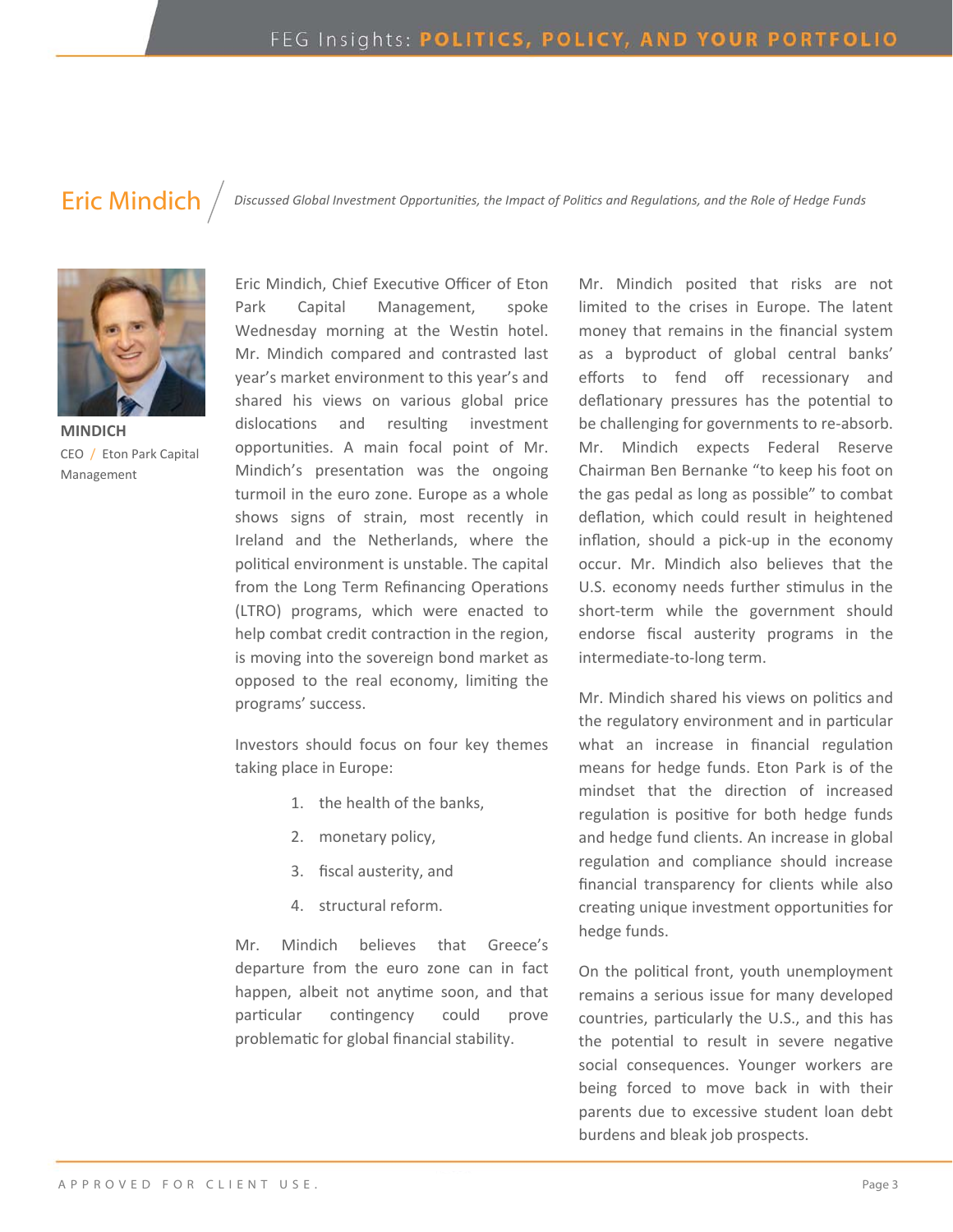While Mr. Mindich stated that there are many risks present in the global economy, he believes there are many opportunities as well. Mr. Mindich expressed optimism for China's future, albeit with the caveat for the possibility of big accidents down the road. Mr. Mindich was also constructive on opportuniƟes in select emerging market countries. He believes gold options are also a good vehicle in which to invest in order to protect against the uncertain market backdrop. Lastly, Mr. Mindich shared his thoughts on the positive outlook for mortgage-related securities.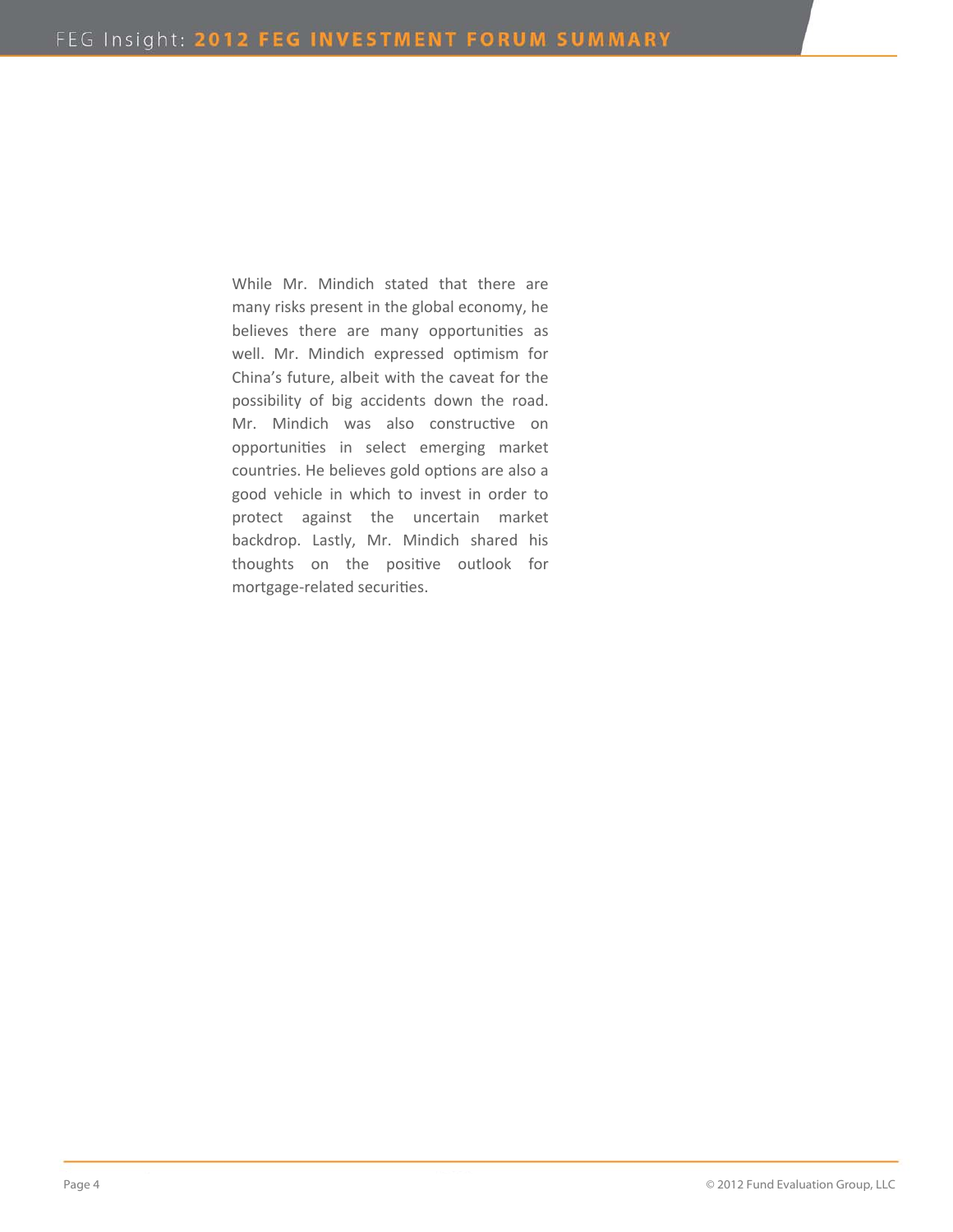Karthik Ramanathan *Discussed His Experiences at the U.S. Treasury and Funding Challenges for Governments*



### **RAMANATHAN**  Senior Vice President and Director of Bonds / Fidelity Management & Research Company (FMRCo)

Karthik Ramanathan began with a number of facts on the military expenditures of many emerging countries around the globe. China is currently building its naval capabilities due to the importance of the South Sea. India's naval budget increased 75% from a year ago and Russia's grew 60%. Russia's importance centers around the Arctic shipping channel and the amount of natural resources the nation possesses. Brazil is spending \$40 billion on naval expenditures to protect their offshore oil basins and given the unstable nature of neighboring countries. Germany is also attempting to build a new submarine fleet at a cost of \$90 billion. Mr. Ramanathan used the point to illustrate that the fiscal problems here in the U.S. could have massive national security implications down the road if we lose our global naval dominance. The U.S. currently defends its seas with over 20 submarines, but more spending on entitlement programs means less for defense and military.

Mr. Ramanathan joined the Treasury in the Office of Debt Management in 2005, after a stint at Goldman Sachs. At that time the office had only 6 employees, astounding given the fact that the office was in charge of "setting" the official U.S Treasury curve. This was performed every day by one individual, using a hand calculator. Furthermore, their risk management system was based on a Lotus 1‐2‐3 spreadsheet, in 2005! The Treasury auction system was based on 40 different underlying systems. Lastly, there was no backup office for disaster recovery and the office didn't even have a budget.

Since that time, because of Mr. Ramanathan's efforts, the government finally invested significantly in the necessary technology and infrastructure and now has a sophisticated, state-of-the-art risk management system.

During the summer of 2009, Mr. Ramanathan and William Dudley (then executive vice president of the Markets Group at the New York Fed) began to create a supplementary "soak‐up" financing program that would issue roughly \$1.5 billion of financing bills. Also at this time, the U.S. was approaching its debt ceiling. Treasury Secretary Henry Paulson killed an idea created by the administration of the Federal Reserve issuing debt, as it would compete with the Treasury's debt and it was unclear if it would be backed by the full faith and credit that Treasuries possess. In September and October, the Fed began to purchase mortgage-backed securities (MBS) to keep rates low. The Treasury was looking at purchasing \$1 trillion of mortgages to maintain a 4% mortgage rate. During this time, daisy chain fails began to occur after they had purchased \$5 trillion in MBS on October 8 and the Treasury auction system nearly failed. The Treasury dolled out \$40 billion and the markets thankfully reopened. It is worthy of noting that while at the Treasury, Mr. Ramanathan saw two global financial institutions (Fannie Mae and Freddie Mac) put into conservatorship and also attempted to end the TIPS program.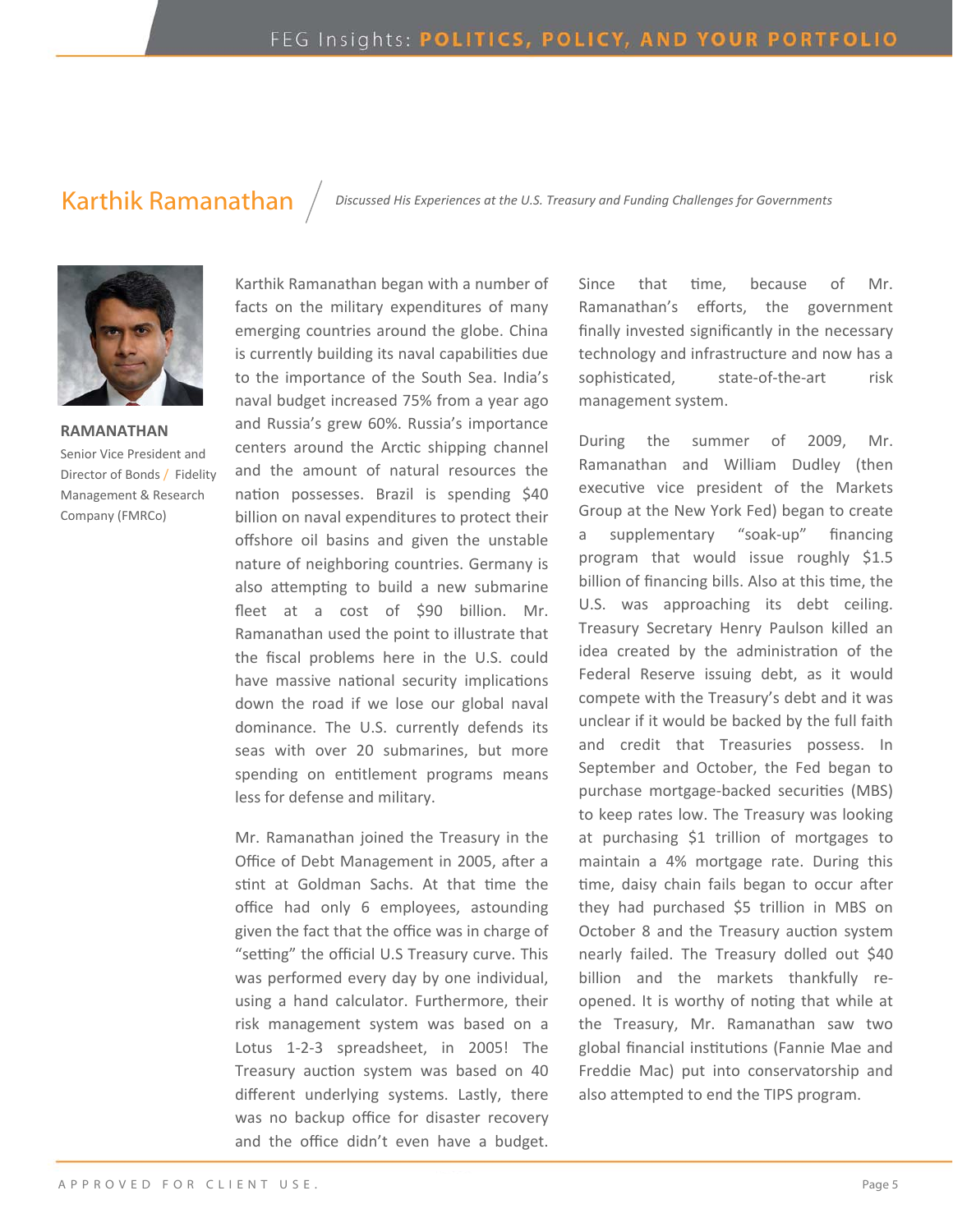Mr. Ramanathan commended Standard and Poor's for taking a view on the U.S. debt rating and the downgrade from AAA to AA+. While there are \$4 trillion in fiscal austerity coming to the U.S. in the form of tax increases and lower spending, the debt ceiling will still need to be raised around election time this year. He did present some optimism during his speech. He believes the U.S. dollar will rally over the next 18 to 24 months and that the USD‐euro exchange rate will likely devalue to below 1.00. Also, he believes that Japan needs to aggressively act on their exchange rate relative to the U.S. dollar and a 1% inflation target. He has been surprised by the enormous capital flows into bonds and thinks that emerging market debt might hit a tough patch soon, but believes that bonds will outperform equities, which will be flat. Finally, going forward he stated that the fiscal situation and its resolution will continue to dominate politics.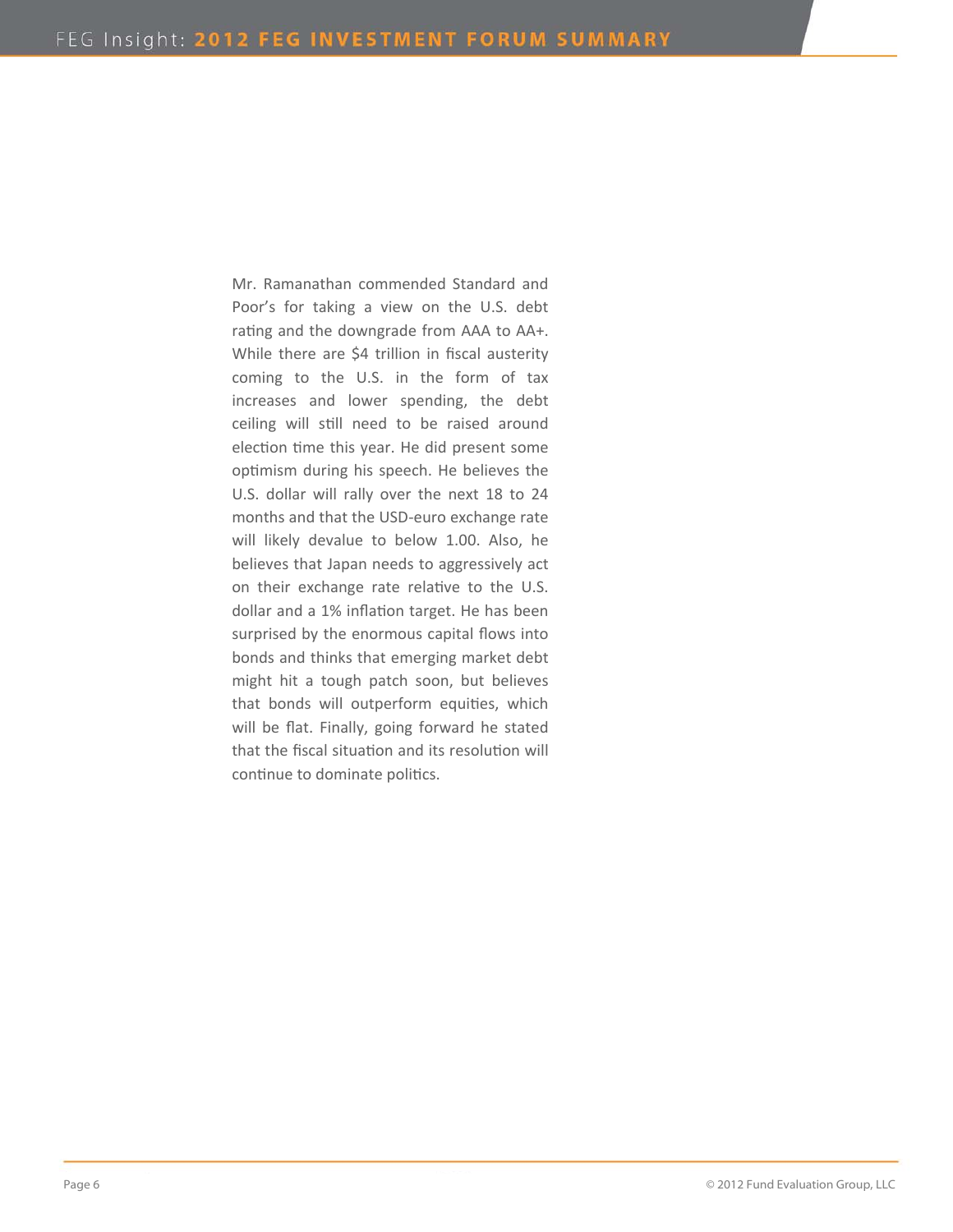### James Grant & Jeffrey Gundlach *Discussed U.S. Debt Dynamics and Investment Strategies*



**GRANT** Founder and Editor / *Grant's Interest Rate Observer* 



**GUNDLACH** CEO and CIO, Principal, and Co‐Founder / DoubleLine Capital LP

Jeffrey Gundlach, Chief Executive Officer, Chief Investment Officer, and Co‐Founder of DoubleLine Capital and Jim Grant, Editor of *Grant's Interest Rate Observer*, shared their thoughts on the desirable qualities of safe haven assets, risks inherent in the financial system, debt dynamics, and investment opportunities. Mr. Grant explained that in today's environment, "super safe" Treasury securities, which are designed to offer a riskfree return, actually exhibit return‐free risk. He then discussed how in 1981, interest rates were at secular highs, yet nobody wanted to own Treasuries. Paradoxically, interest rates today are at secular lows and everybody wants to own Treasuries. Mr. Grant believes that many of the assets that are deemed "risky" by market participants are actually safer than risk-free assets.

Mr. Gundlach shared his view that physical currency should be held by investors, both as a deflation hedge and a hedge against exogenous shocks. With interest rates on savings and money market accounts at record lows, the opportunity cost of the more typical interest-bearing qualities of those accounts is virtually non‐existent. One particular reason that Mr. Gundlach believes that physical currency is prudent to own is for protection against event risk, illustrated by the fact that nobody truly knows the size of the derivatives market, as professional guesstimates range from \$600 trillion to \$1 quadrillion. The \$400 trillion spread between estimates is reflective of the uncertainty of that area of the market and systemic risk posed if that market were to face structural issues.

Mr. Grant and Mr. Gundlach highlighted many of the key risks present in the global economy, focusing much of their attention on excessive debt burdens, excessively accommodative central bank policies, and labor force imbalances. Mr. Grant shared his concerns with the Federal Reserve's heavy influence on interest rates, drawing a parallel of their actions to wearing "interest rate goggles" (in a joking reference to "beer goggles" – where one has a distorted perception of another's attractiveness due to the excessive consumption of alcohol) that has resulted in an unclear understanding of the natural level of interest rates. Mr. Grant expressed displeasure with the leveraged nature of the Federal Reserve's balance sheet, of which is over \$3 trillion in size. Mr. Grant acknowledged that the Federal Reserve has the tools necessary to drain this liquidity, yet he fears that they lack the judgment as to the appropriate time to reign in their accommodative policies.

Mr. Gundlach's primary concerns in the marketplace, in addition to the instability of the massive derivatives market (highlighted above), were related to unusually low labor force participation rates for young adults (and conversely unusually high participation rates for those around the retirement age), as well as the sheer size of outstanding student loan debt. Labor force participation rates for younger workers, such as those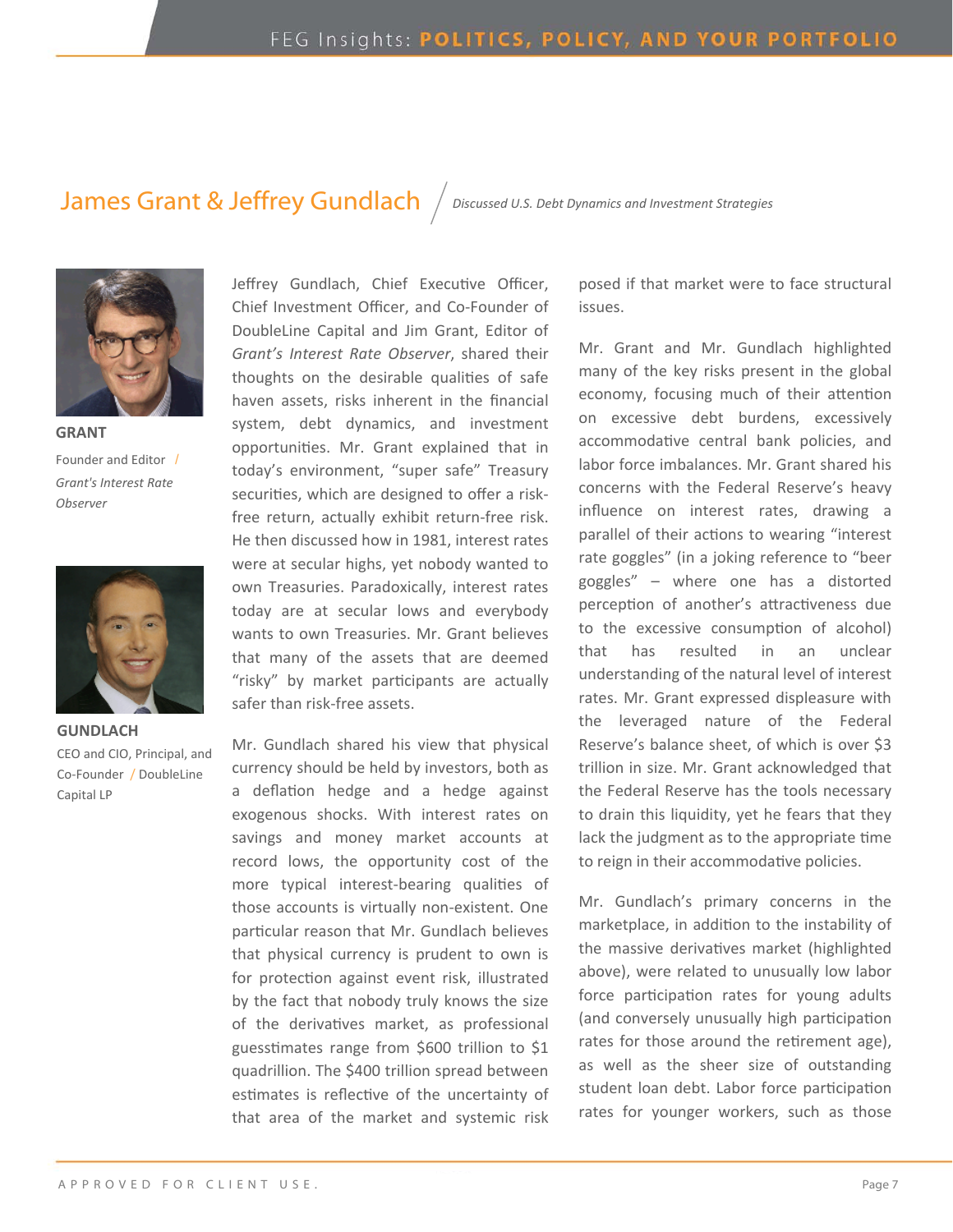between the ages of 25 and 34, are at historic lows, while participation rates for workers near and at their retirement ages remains highly elevated. As such, younger adults, strapped with student loan debt and other liabilities, are finding it difficult to find work and many have resorted to altering their living arrangements. This dynamic is adding to the already existent structural issues plaguing the U.S. economy. Student loan debt, which goes hand in hand with the youth unemployment/solvency issues, has officially surpassed credit card debt and today stands at over \$1 trillion. This excessive debt burden, coupled with a weak labor market, has been a driving force behind the Occupy Wall Street movement and he believes this group of young voters has the potential to threaten President Obama's reelection chances in November.

Despite the myriad of current issues and future obstacles, Messrs. Grant and Gundlach have found pockets of optimism in certain areas of the market. Mr. Grant and the team at *Grant's Interest Rate Observer* remain optimistic on single family housing in certain areas of the country. Mr. Grant also expressed his liking for gold and the equities of gold mining companies. Gold, as Mr. Grant described, yields nothing, but can provide a hedge against monetary instability, as well as the haphazard behavior of global central banks.

Mr. Gundlach, while shunning short-tointermediate Treasury securities, as well as long‐term TIPS and money market funds, is favoring non‐agency mortgage‐backed securities. These securities were priced at absurdly low levels during the height of the credit crisis and remain dislocated today. If investors are looking for avenues to protect their wealth against extreme events, such as the decline and fall of the derivatives market, Mr. Gundlach favors gemstones, such as rubies, physical currency, and to a lesser extent, gold. Mr. Gundlach stressed, however, that investors would be wise to not put all of their eggs in one basket and should focus on diversifying their portfolio while building hedges against both inflation and deflation.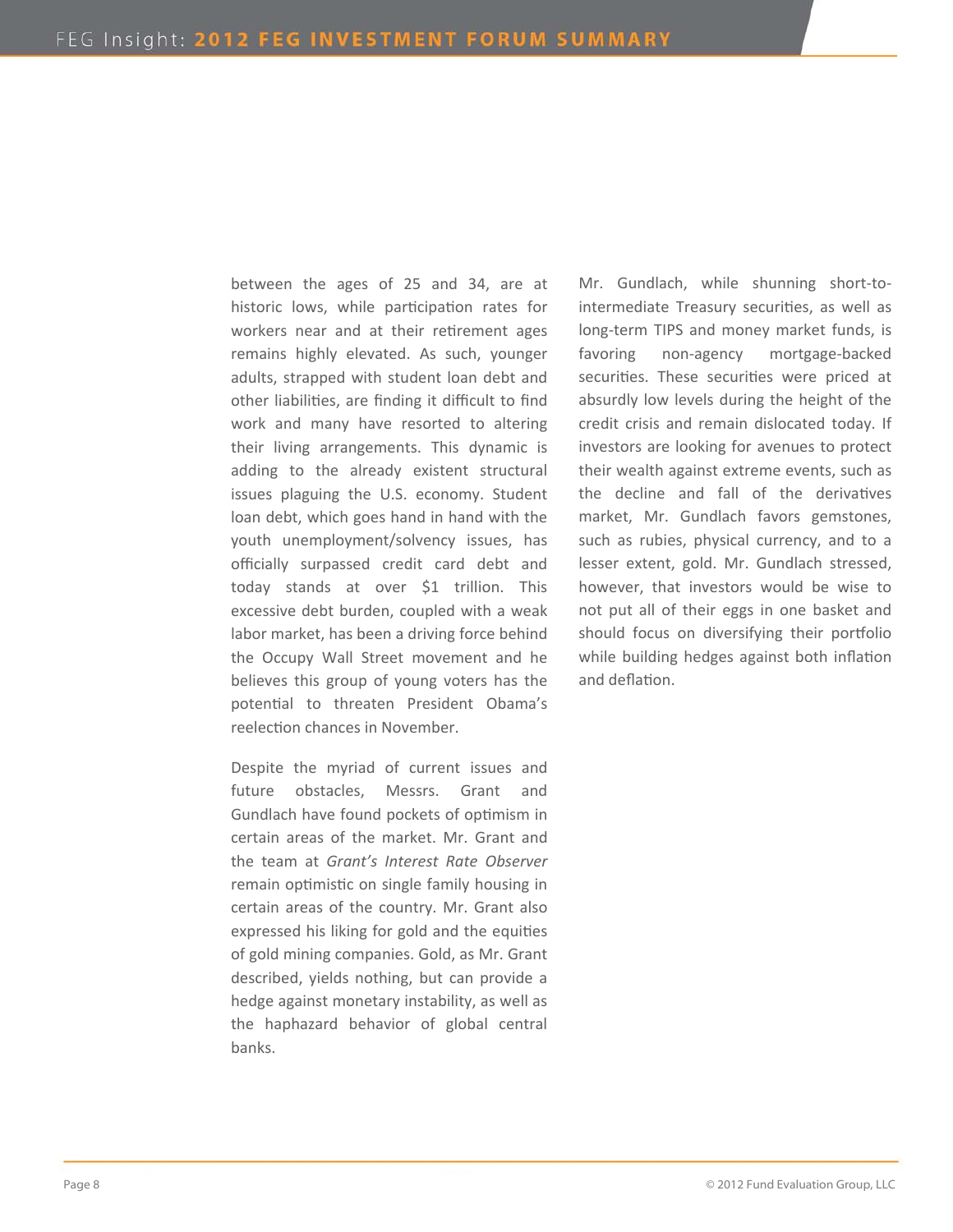### Michael Oyster / Presented on Politics, Policy, and Your Portfolio



**OYSTER** Managing Principal, Portfolio Strategist / Fund Evaluation Group, LLC

Mike Oyster, Managing Principal and Portfolio Strategist at FEG, presented on politics, policy, and investor portfolios. Mr. Oyster began the presentation by describing the characteristics of former PIMCO portfolio manager Paul McCulley's theory on the constant battle of democracy and capitalism. Democracy is defined as one person/one vote, or "we the people," whereas capitalism is defined as one dollar/one vote, or "we the markets." Mr. Oyster explained the qualities associated with bull and bear markets in democracy and capitalism, which can largely be defined as pro-consumer and promarkets, respectively. A historical example of a bull market in democracy took place in the late 1970s as efforts began to de‐regulate our society. Thus, the 1980s and 1990s witnessed a bull market in capitalism.

Today, Mr. Oyster believes the current environment is most likely reflective of a bull market in democracy, which can be extrapolated from the myriad of financial legislation (new regulations) that has been passed in recent years. In this type of environment, real assets should perform well. Investors should seek to "flatten" investment portfolios by relying on all asset strategies for total return. For equity, FEG's current focus is on private equity, venture capital, hedged equity, and emerging markets. For fixed income, investors should attempt to build a yield advantage while paying attention to active management. Specifically, global bonds and emerging market debt remain attractive areas in which to invest. In the real assets space, commodities are attractive to help protect against unexpected inflation. Master Limited Partnerships and mineral rights also present opportunities. Lastly, in the diversifying strategies space, FEG is focusing efforts on pharmaceutical royalties, as well as global macro hedge funds.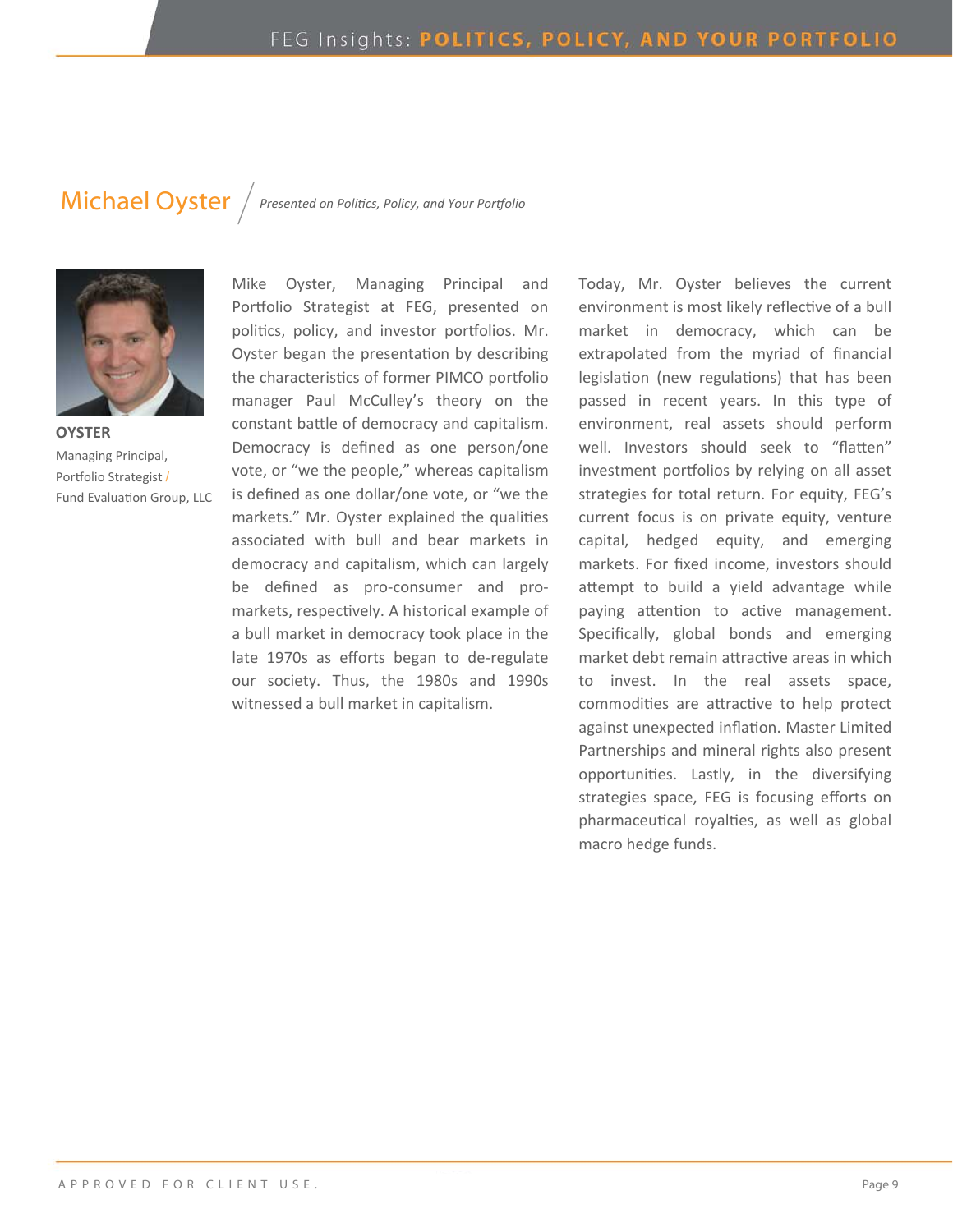### T. Boone Pickens *Discussed Energy Policy*



**PICKENS** Oil and Gas Entrepreneur / Energy Expert

T. Boone Pickens began his session by answering questions prepared by Jenny Strasburg (of the *Wall Street Journal*), as well as forum attendees. Mr. Pickens remains active and is regularly flying across the country to share his thoughts on energy policy with the goal of ending the U.S.'s dependency on OPEC oil and to support American products. Two-thirds of oil consumed in the U.S. is imported from foreign sources and this creates a large national security issue in his mind. Mr. Pickens explained that the U.S. has the cheapest energy in the world, as elicited by natural gas spot prices of \$2/mcfe in the U.S., while China's spot is at \$16/mcfe and Europe's is \$13/mcfe. He suggested that the U.S. needs to take full advantage of this disparity.

Mr. Pickens also examined the U.S.'s dependency on OPEC oil. He commented on a Saudi rig recently moved back into an oil field found in the late 1930s. OPEC stated Saudi Arabia wanted to produce another 100,000 barrels a day, but Mr. Pickens recognized it as the Saudis running out of oil and having no more relatively attractive drilling and production sites. Additionally, individuals talk of production costs for Saudi oil being at \$5/barrel, which in fact is true; however, in reality they need to charge approximately \$98/barrel or the Saudi royal family would be overthrown.

Mr. Pickens discussed his thoughts on the lack of leadership in the U.S., especially in Washington. He continues to work on the Pickens Plan and has gotten Pilot Oil gas stations to agree to building 450 liquid natural gas stations, as the stations need to be built before the equipment can follow. He spoke of the momentous environmental impact of switching all 18‐wheelers onto natural gas versus diesel fuel. Furthermore, if the U.S. wants to reduce or eliminate dependency on foreign oil, it must start with transportation. Mr. Pickens understands that the U.S. liquid natural gas consumer is on the rise, albeit at the margin, but until consumers demand these types of vehicles, the car manufacturers won't produce them for U.S. consumption. Anecdotally, in Paris, a consumer can choose from over 50 vehicles running on natural gas, of which many are produced by U.S. domiciled auto manufacturers.

Mr. Pickens continues to run BP Capital, which invests in energy and energy-related companies. Further, he spoke of his experiences with hydraulic fracturing or "fracking." Mr. Pickens witnessed his first frack in 1953 and has fracked nearly 3,000 wells in his life, having never seen a job that has either gotten away from him or pierced an aquifer. When completing the wellbore, 8 and 5/8" concrete is used to insulate the pipe from acquifers. He believes that fracking has no detrimental consequences to the environment and it can be done nearly risk‐free given today's technology and improvements made in engineering.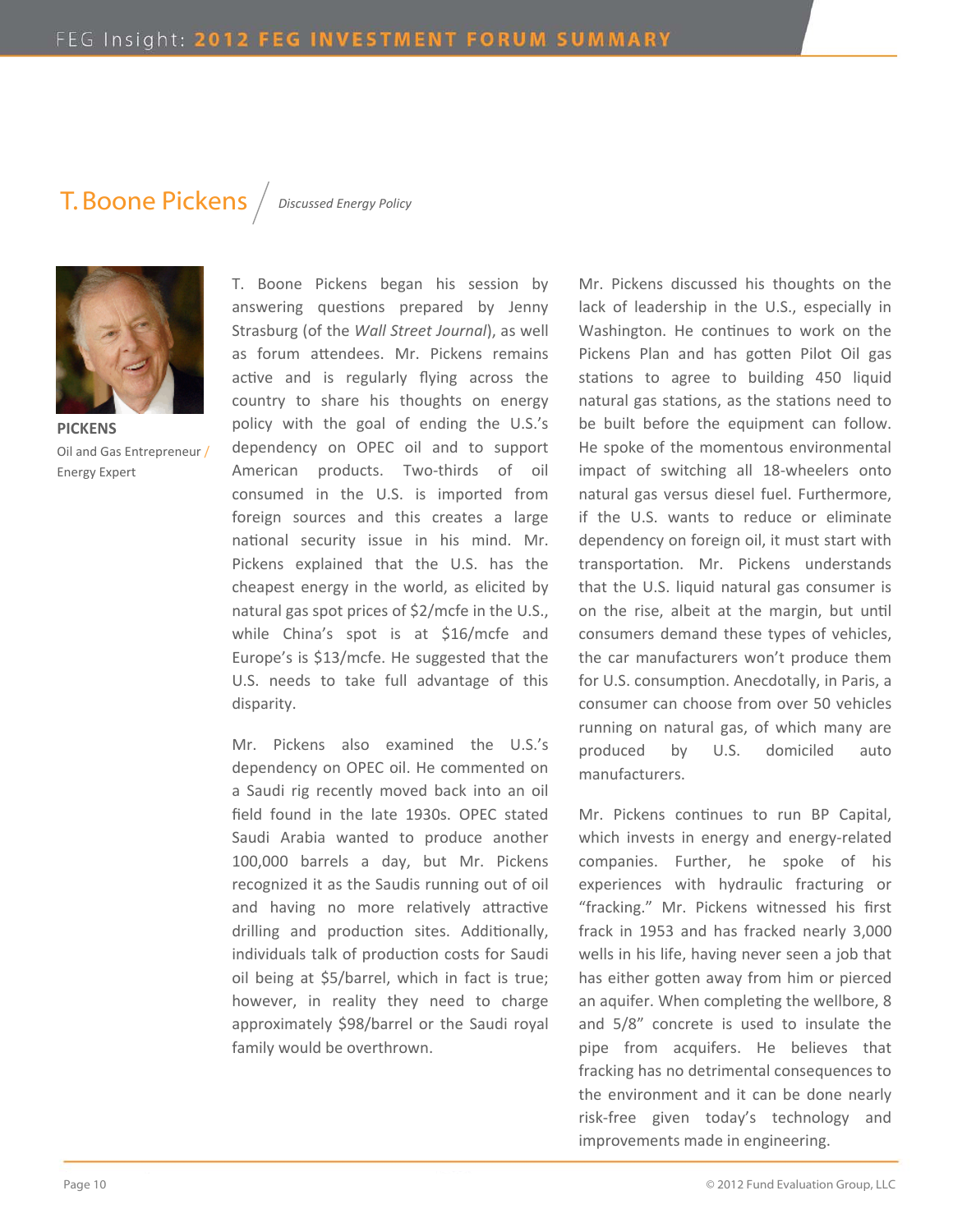Mr. Pickens spoke briefly on alternative energy, but explained that natural gas prices need to hit \$6/mcfe in order for wind power generation to become economical and effective at the margin. He also recently tried to incorporate his transportation policy in the new transportation bill in Washington; however, politicians told him that 18wheelers and cross-country shipping and transport were not germane to the bill. Mr. Pickens also believes we should capture Canadian oil and supports the Keystone pipeline. Lastly, he explained that investors should remain patient when investing in natural gas at these prices and supply levels. A great metric to watch is the oil rig count. He believes natural gas pricing will remain low for a while, but investors need to be mindful that \$2 natural gas is something like \$8 oil. By 2015, he sees natural gas hitting \$6, though other pundits state this as more towards 2035. He also sees Japanese liquid natural gas hitting \$20 at some point in the future.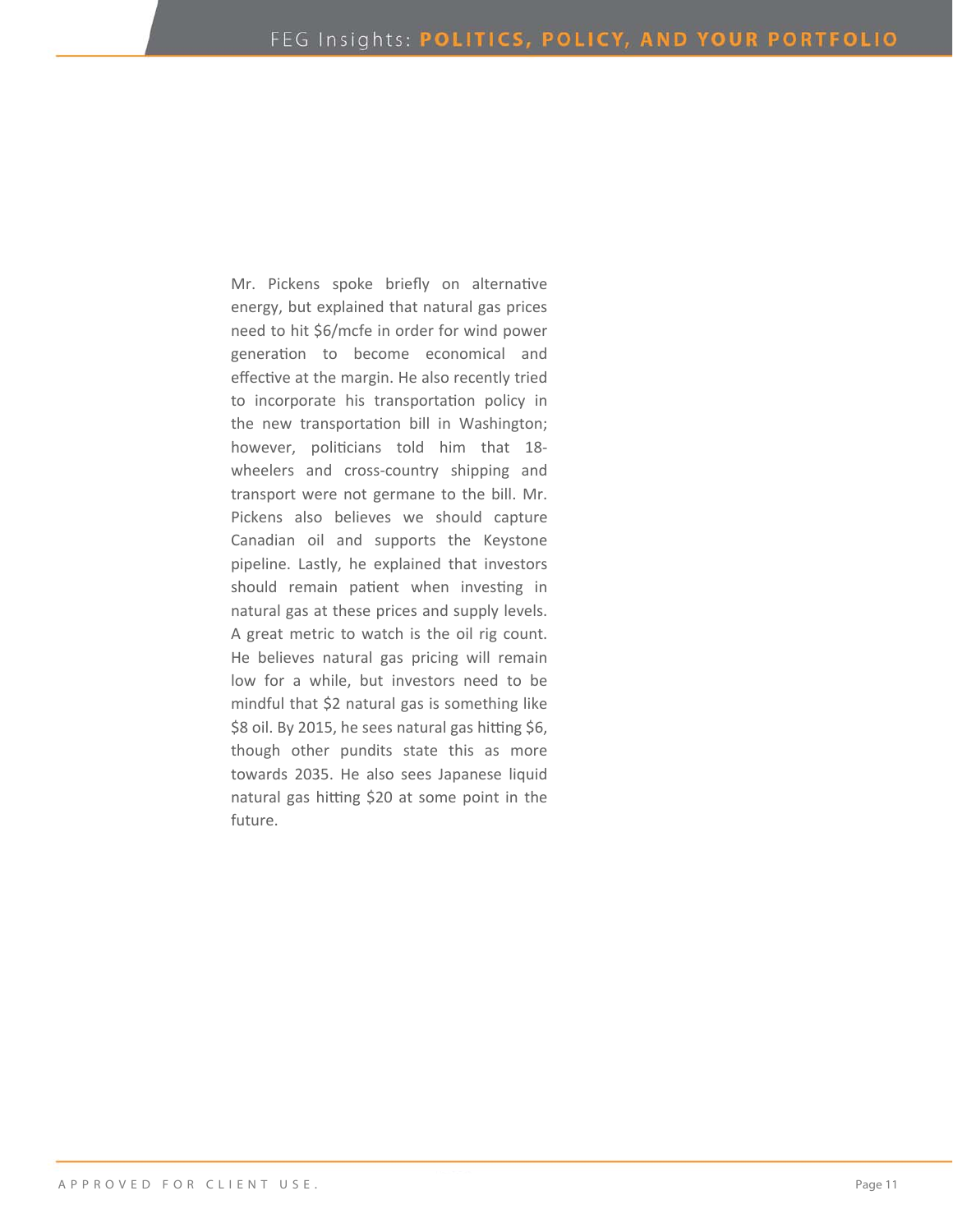## Conclusion /

Given the upcoming November elections, the speakers focused on the political landscape, the implications of potential policy changes, and how investors should position their portfolios given today's uncertain and potentially low returning environment. FEG presented clients with industry leaders to better explain and clarify the most poignant topics investors face today. We hope that our clients and forum attendees benefitted from the speakers' insightful comments and opinions, and they can look to FEG to incorporate thoughts discussed at the 2012 Forum into their investment strategies.



# **2013 FEG INVESTMENT FORUM**

Speakers include:

MARCH 19-20, 2013 / CINCINNATI, OHIO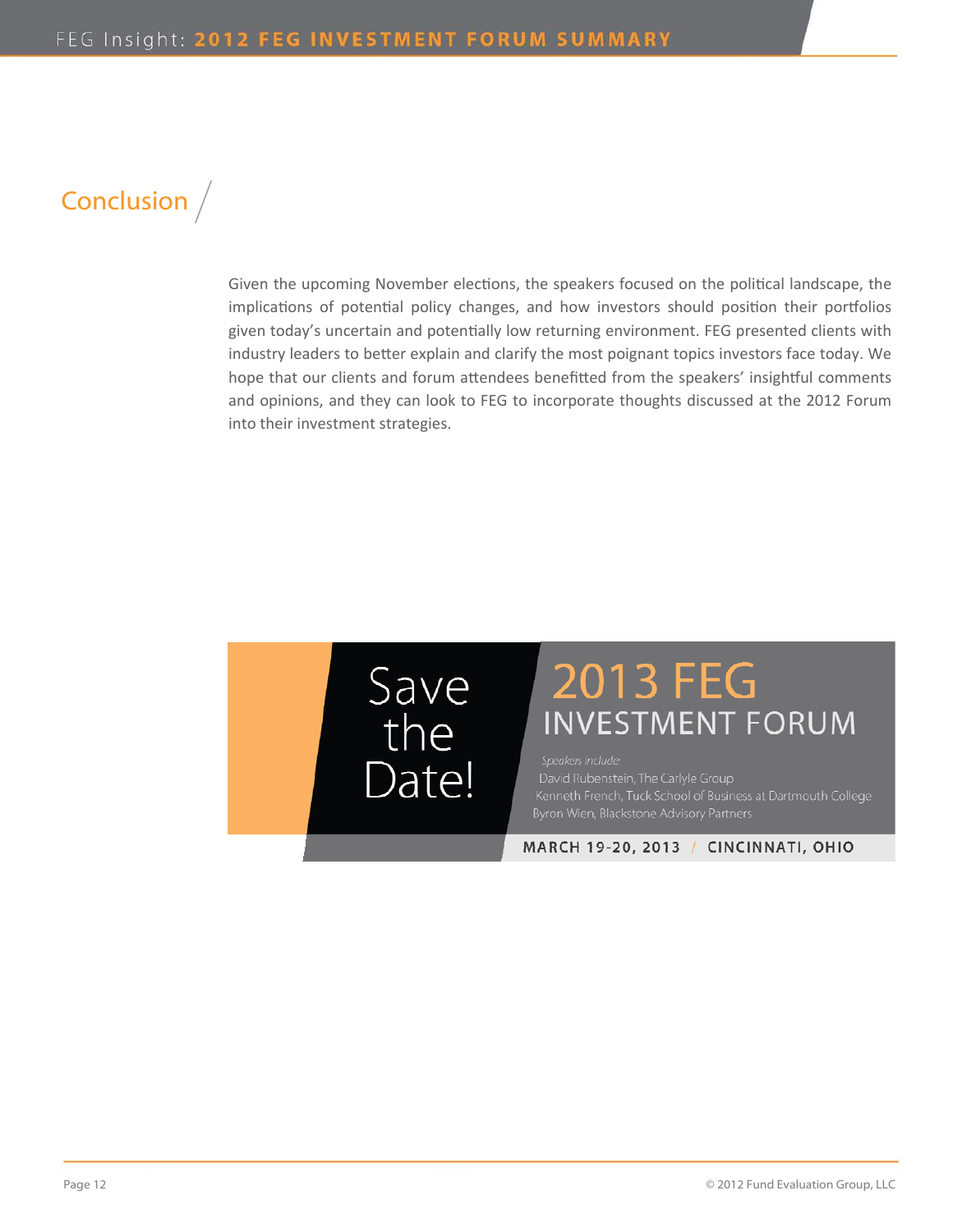### 2012 Pre-Conference Workshops /

**Socially Responsible InvesƟng (SRI): ExecuƟon***,* Timothy O'Donnell – FEG, *Senior Vice President* 

The discussion provided an overview of FEG's solution for embracing the unique opportunities in socially responsible and ESG (environmental, social, and governance) investing.

**Hedge Funds 101***,* Gregory Dowling – FEG, *Managing Principal / Director of Hedged Strategies*

The session was used to provide attendees with a brief history on the hedge fund industry, the various strategies that hedge funds employ, as well as how hedge funds could be incorporated into a portfolio.

**Private Capital Funds***,* Susan Fasig – FEG, *Managing Principal / Director of Private Capital*

Ms. Fasig discussed the opportunities that illiquid investments can provide, as well as FEG's solutions for clients seeking to embrace the opportunities present in private capital investments.

**Non‐DiscreƟonary vs. DiscreƟonary Services***,* Gary Price – FEG, *Managing Principal / Head of FEG Managed Porƞolios*, MaƩhew Veith – FEG, *Vice President*

Messrs. Price and Veith compared and contrasted non-discretionary vs. discretionary investment approaches and discussed the benefits and considerations of adopting these investment approaches.

**FEG Overview & Due Diligence**, ScoƩ Harsh – FEG, *Managing Principal, President and Chief ExecuƟve Officer*, Christopher Meyer – FEG, *Managing Principal / Chief Investment Officer*

Messrs. Harsh and Meyer provided attendees with an overview of FEG, the firm's ongoing strategy, as well as FEG's investment philosophy.

**ReƟrement Readiness: Does Your 403(b) Plan Measure Up?**, Bill Hummel – FEG, *Managing Principal*

This session reviewed the background of the 403(b) plan industry and reviewed new regulations, new risks, and steps plan sponsors can take to fulfill their fiduciary responsibilities.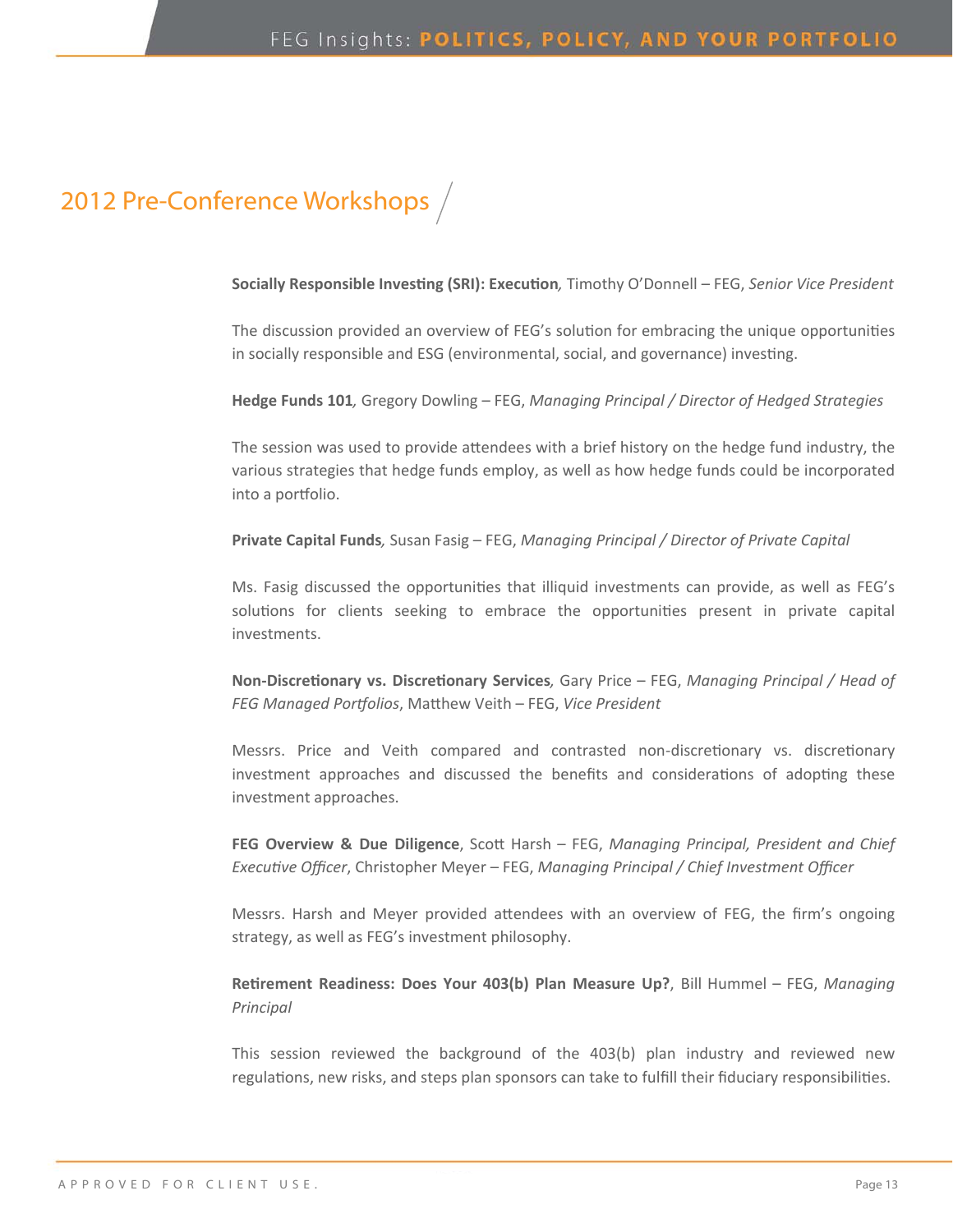**FEG Managed Porƞolios***,* Gary Price – FEG, *Managing Principal / Head of FEG Managed Porƞolios*, Michael Oyster – FEG, *Managing Principal / Porƞolio Strategist*

Messrs. Price and Oyster reviewed FEG's Managed Portfolios discretionary portfolio solution and reviewed the investment philosophy, objectives of the portfolios, the investment process, and the portfolio construction process. Performance and current positioning of the portfolios were also reviewed.

**FEG Investment Philosophy and Research Update***,* Christopher Meyer – FEG, *Managing Principal / Chief Investment Officer*

This session provided attendees with an overview of FEG's investment philosophy and research process, in addition to an overview of the depth of the firm's research staff and capabilities.

**Hedge Funds: Update and Outlook***,* Alan Lenahan – FEG, *Managing Principal / Director of Hedged Strategies*

Mr. Lenahan provided an update on FEG's proprietary hedge fund investment solutions, in addition to an overview of investment objectives, recent performance and positioning, and an outlook for hedge fund strategies.

**FEG's Endowment Alliance Program***,* William Goslee – FEG, *Managing Principal / Head of Sales and MarkeƟng*

Mr. Goslee outlined the growing opportunity for financial advisors with endowments and foundations and described how FEG can help support financial advisors through the Endowment Alliance Program.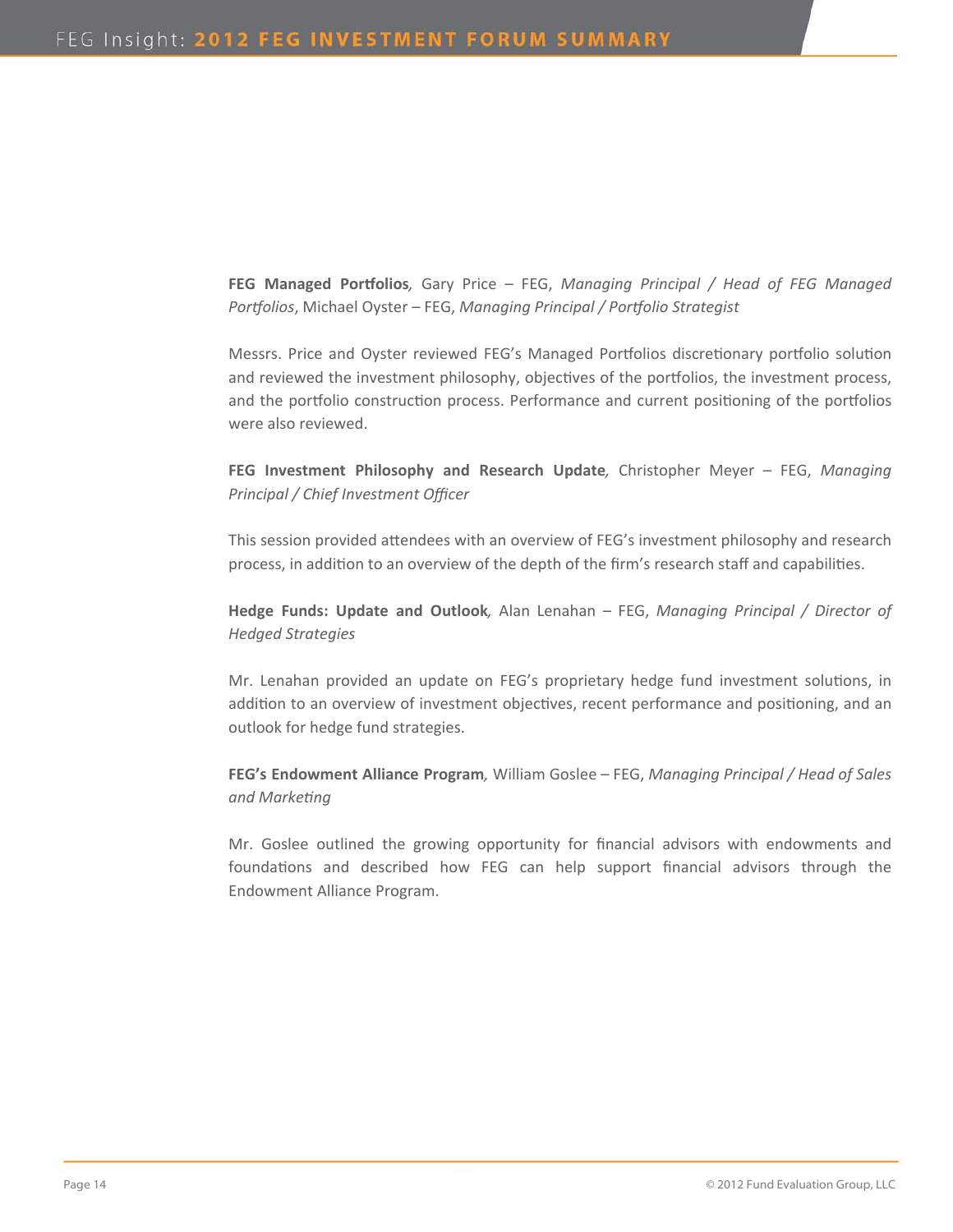### 2012 Education Sessions /

**Outlook for Real Estate: The Long and Winding Road to Recovery, Christian Busken – FEG,** *Senior Vice President / Director of Real Assets*, Russ Bernard – Westport Capital Partners, LLC, *Managing Principal*, Steven Orbuch – Och‐Ziff Real Estate (OZRE), *Founder and President*, David Sherman – Metropolitan Real Estate Equity Management, LLC, *President, Chief Investment Officer, and Co‐Founder*

Panelists described the current distress in real estate, what the road to recovery could potentially look like, and how investors can take advantage of the opportunities inherent in the various subsectors of the real estate market.

**Behavioral Finance: How to Succeed Despite Yourself**, Greg Houser – FEG, *Vice President*, Russell Fuller – Fuller & Thaler Asset Management, Inc., *Chief Investment Officer*

Messrs. Houser and Fuller described common behavioral biases that affect investment decisions, as well as how understanding the investment decision making process can help counterbalance these biases.

**Risk‐Based Approach to Porƞolio ConstrucƟon**, Christopher Meyer – FEG, *Managing Principal / Chief Investment Officer*, Nolan Bean – FEG, *Managing Principal*

Messrs. Meyer and Bean outlined various techniques that institutions can employ to help increase the probability of meeting long-term investment objectives in the midst of a low return environment. They discussed the tradeoffs in balancing short-term market risk with long -term shortfall risk and structuring portfolios based on the primary sources of risk.

**Assessing the European Investment Landscape**, Keith Berlin – FEG, *Senior Vice President / Director of Global Fixed Income and Credit*, Maria Boyazny – MB Global Partners, LLC, *Founder and Chief ExecuƟve Officer*, John Hock – Altrinsic Global Advisors, LLC, *Founder, Chief Investment Officer*, Victor Khosla – Strategic Value Partners, *Founder, Chief Investment Officer, and Senior Managing Director*

Thought leaders in the fixed income and equity markets assessed the current European investment landscape and explored how investors can consider allocating assets to best take advantage of the dislocations caused by recent turmoil in the euro zone.